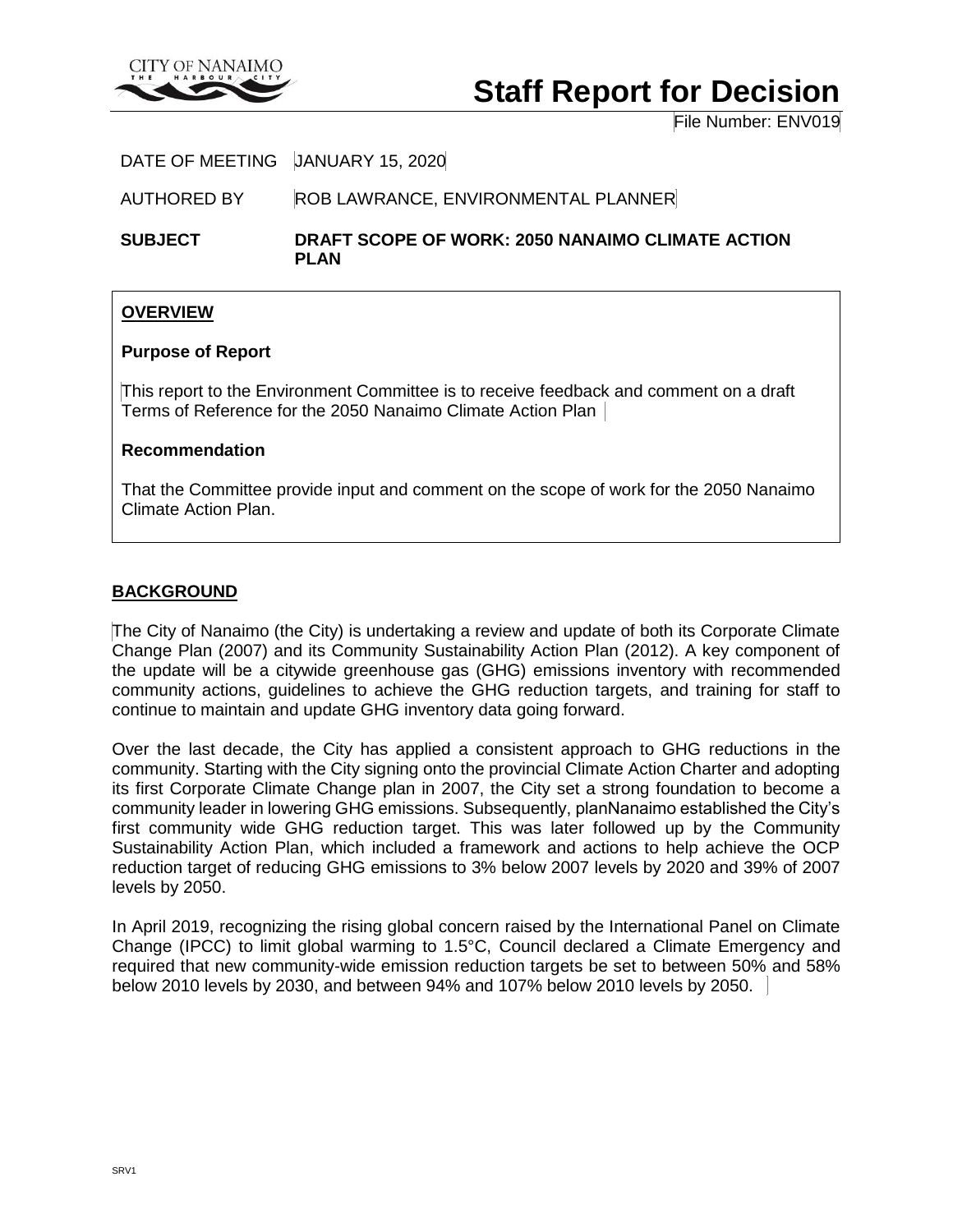

## **DISCUSSION**

The goal of the 2050 Nanaimo Climate Action Plan is to put Nanaimo on track to meet its GHG reduction targets of lowering community wide emissions to between 50% and 58% below 2010 levels by 2030, and between 94% and 107% below 2010 levels by 2050.

The main objective of the work will be to identify actions, programs, and policies for the City to adopt that meet the City's goal of lowering community wide emissions to between 50% and 58% below 2010 levels by 2030, and between 94% and 107% below 2010 levels by 2050. A secondary objective is for staff to have the capacity to continue to maintain and update the community GHG emissions inventory, going forward.

Staff will be working with a consultant to review and update both the City Corporate Climate Change Plan (2007) and the Community Sustainability Action Plan (2012). The review will include the use of a climate and energy model, that the consultant will research, input data and develop projections for two future energy and GHG emissions scenarios:

1. Scenario 1 – Business As Usual (BAU) GHG emissions reductions by 2030 and 2050 2. Scenario 2 – 58% GHG emissions reduction below 2010 levels by 2030 and 107% GHG emission reduction below 2010 levels by 2050.

It is expected the model will capture both energy supply and demand considerations in the context of economic (cost), policy and public behavior constraints. The consultant will need to incorporate applicable Corporate, Regional, Provincial, and Federal legislation, plans, policies and programs into these scenarios, as well as any knowledge of social and political acceptance of any proposed climate actions.

The overall structure of the plan will include the following five general components:

- research/ background
- emissions profiles / inventory / projections
- implications review
- recommended actions and programs
- monitoring plan.

Public engagement for the plan will be sought through targeted consultation with external stakeholders and by providing opportunity for general public to review and comment on draft actions.

Engagement with external stakeholders will focus on a consultative level. External stakeholders may be invited to participate in workshops or smaller group discussions focussing on GHG reduction policy and program development, targeting residential / commercial building retrofits and new construction and city-wide transportation.